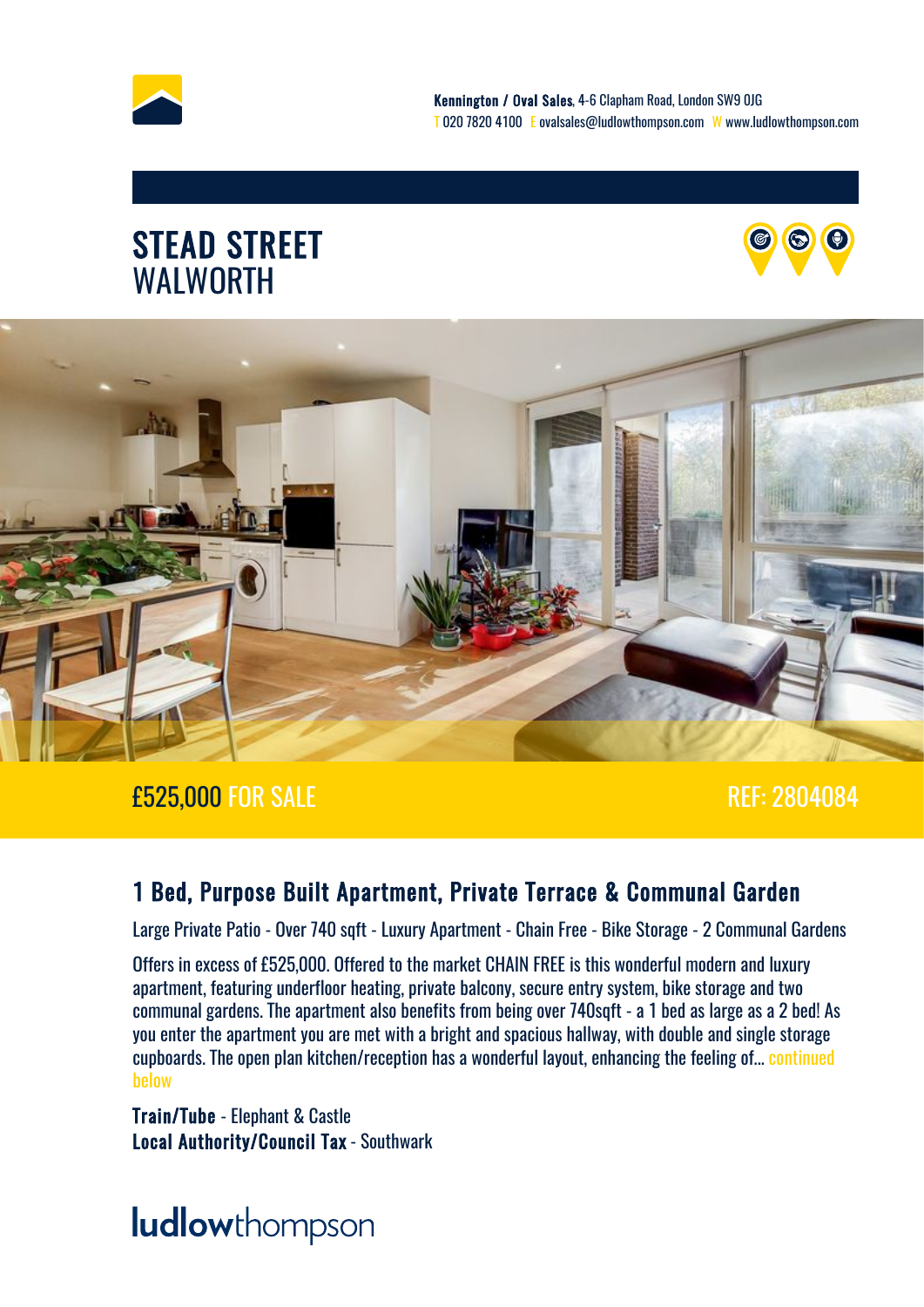







Exterior Reception Reception Reception Reception Reception



Reception and the control of the control of the control of the control of the control of the control of the control of the control of the control of the control of the control of the control of the control of the control o







Kitchen Patio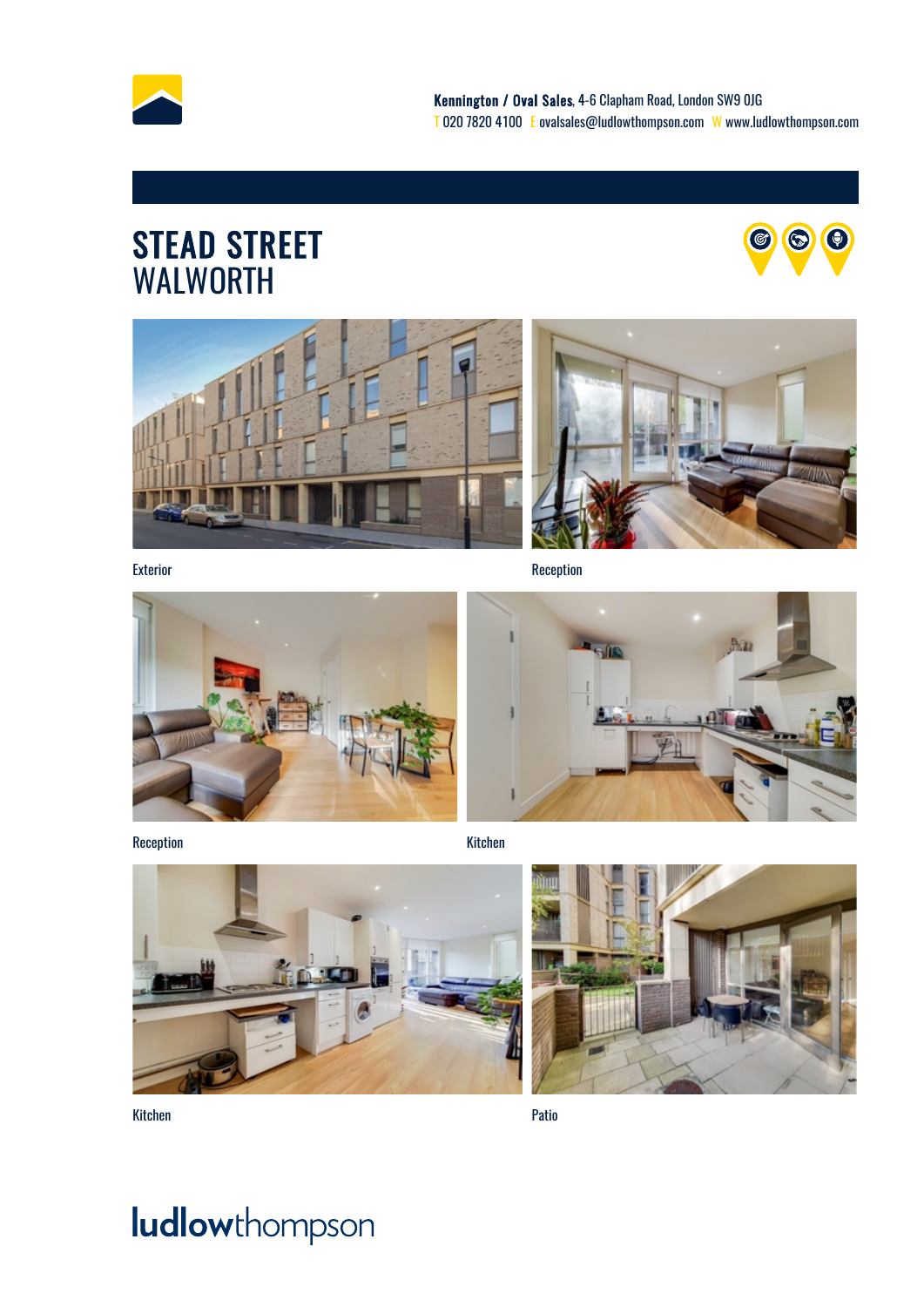







Patio Patio View



Bedroom Bedroom





Bathroom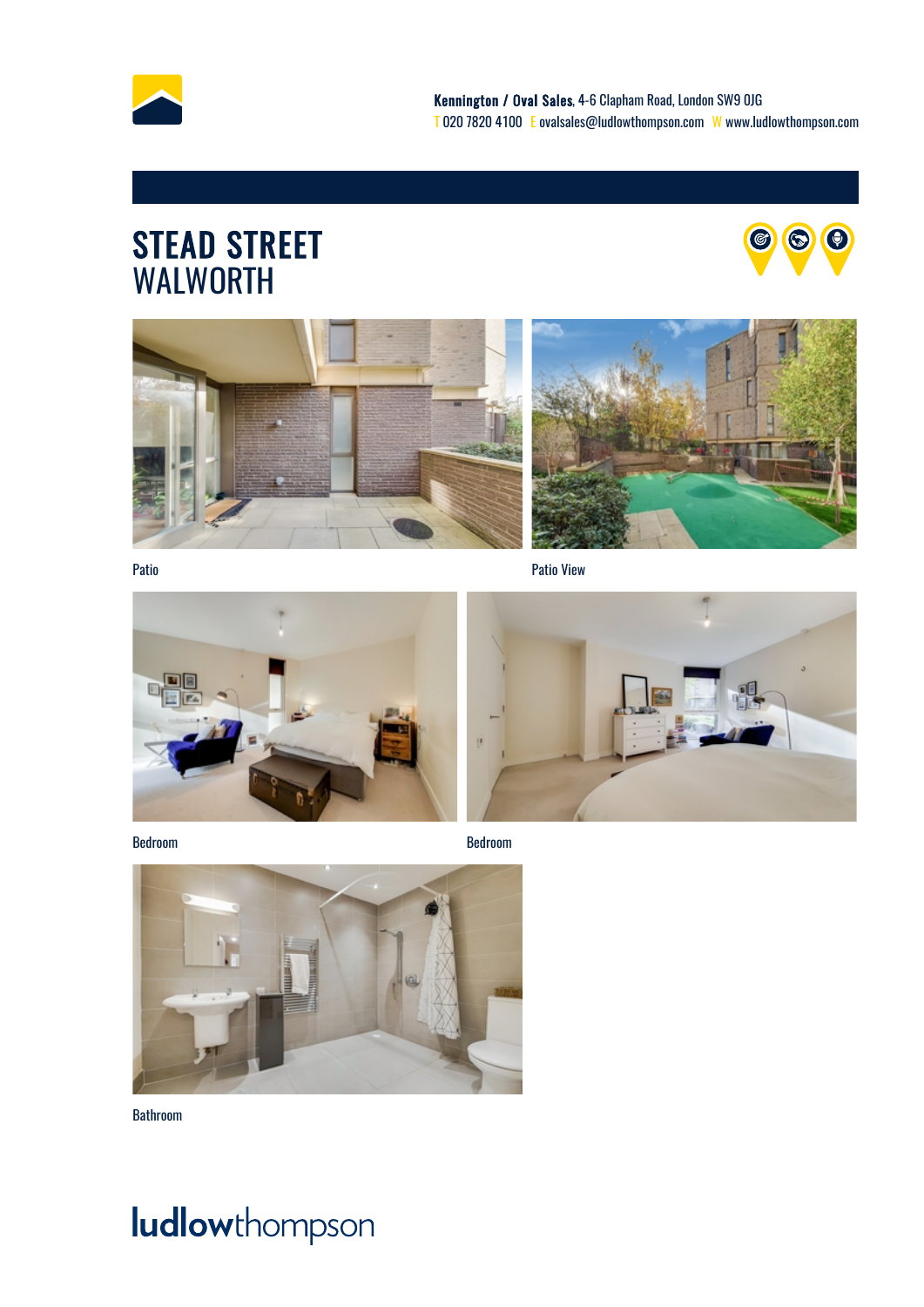

 $\boldsymbol{\Theta}$ 



Please note that this floor plan is produced for illustration and identification purposes only. It is NOT drawn to a scale. Measurements are taken in accordance with the R.I.C.S. Code of Measurement Practice. Areas quoted are Gross Internal Areas as per the R.I.C.S. Code and are not guaranteed. Do not use this plan to buy or place furniture of furnishings. Rely upon your own measurements only. Areas quoted are only a guide.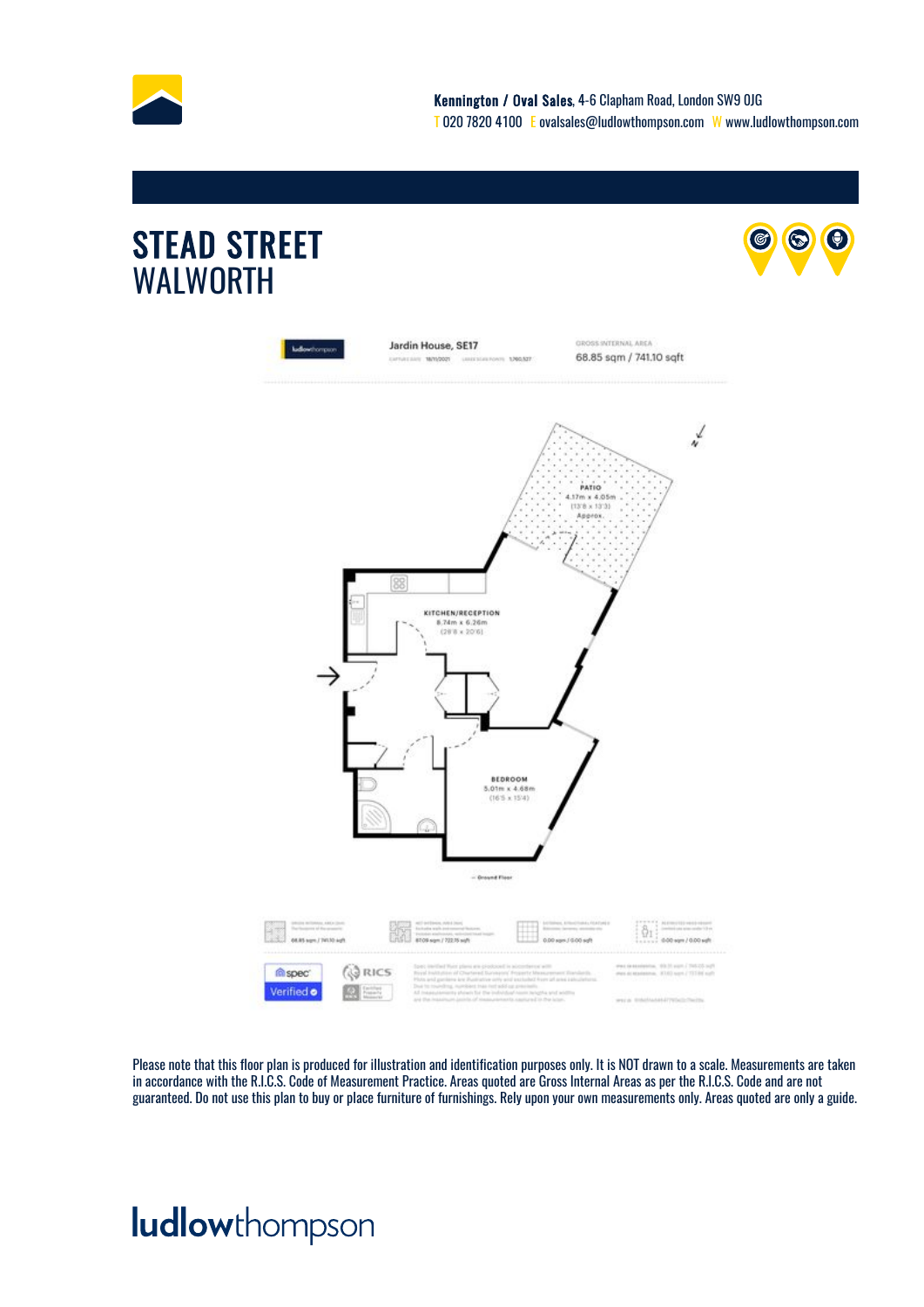<span id="page-4-0"></span>



Offers in excess of £525,000. Offered to the market CHAIN FREE is this wonderful modern and luxury apartment, featuring underfloor heating, private balcony, secure entry system, bike storage and two communal gardens. The apartment also benefits from being over 740sqft - a 1 bed as large as a 2 bed!

As you enter the apartment you are met with a bright and spacious hallway, with double and single storage cupboards. The open plan kitchen/reception has a wonderful layout, enhancing the feeling of light and space in this room. The current residents have utilised the corner of the reception room and set up a desk area making this a fantastic space to work from home. There is a further double storage cupboard in the reception area. This room is filled with natural light from wall to wall windows and doors opening up onto a delightful, large and easy to maintain patio area, which is a great blank canvas if you are keen to create an urban garden. The double bedroom is larger than average and has two floor to ceiling windows allowing in an abundance of light. The bathroom is a real show stopper, with wet room style shower and laid with beautiful tiling from floor to ceiling.

The property is a short 10 minute walk to Elephant & Castle Station (Northern and Victoria Lines, Southeastern Rail and Thameslink), providing superb transport in and around London, if you prefer to cycle into the city it will only take around 15 minutes. The property is on the doorstep of the beautiful and historic Nursery Row Park which includes 2 playground areas, a wildlife meadow and a community orchard. The property is also a short walk to Burgess Park, where you can relax with a coffee from the parks café, take a stroll around the lake or take part in one of the many sporting activities. With an increasing number of local amenities and the surrounding area undergoing lots of regeneration, this property would make a fantastic investment.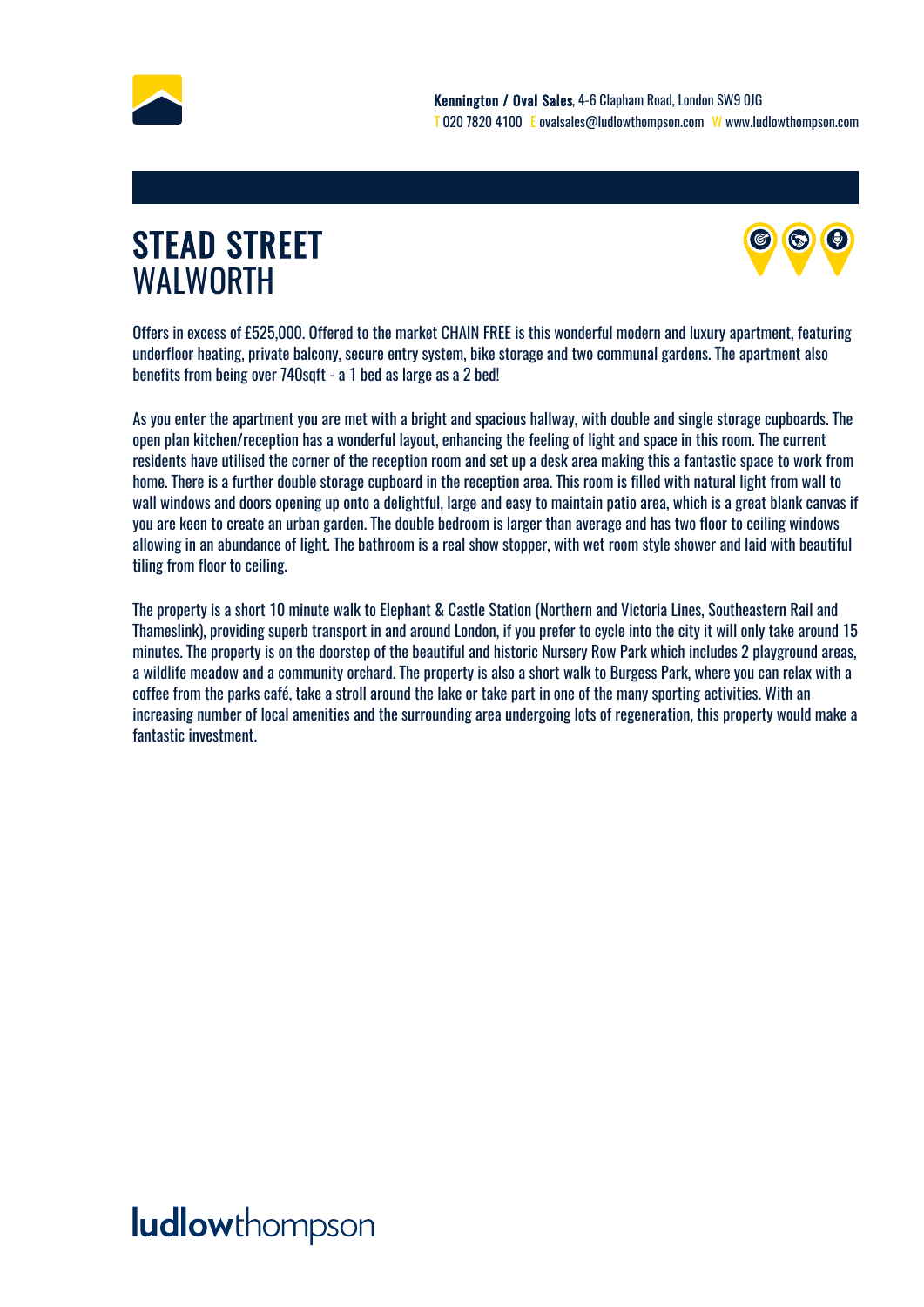



| <b>Energy Efficiency Rating</b>             |         |           |
|---------------------------------------------|---------|-----------|
|                                             | Current | Potential |
| Very energy efficient - lower running costs |         |           |
| 82-100) A                                   |         |           |
| в<br>(81-91)                                | 85      | 85        |
| С<br>408-001                                |         |           |
| D<br>$(55 - 68)$                            |         |           |
| Е<br>$(39 - 54)$                            |         |           |
| $21 - 30$                                   |         |           |
| G<br>$13 - 203$                             |         |           |
| Not energy efficient - higher running casts |         |           |
| <b>UK 2005</b><br>Directive 2002/91/EC      |         |           |